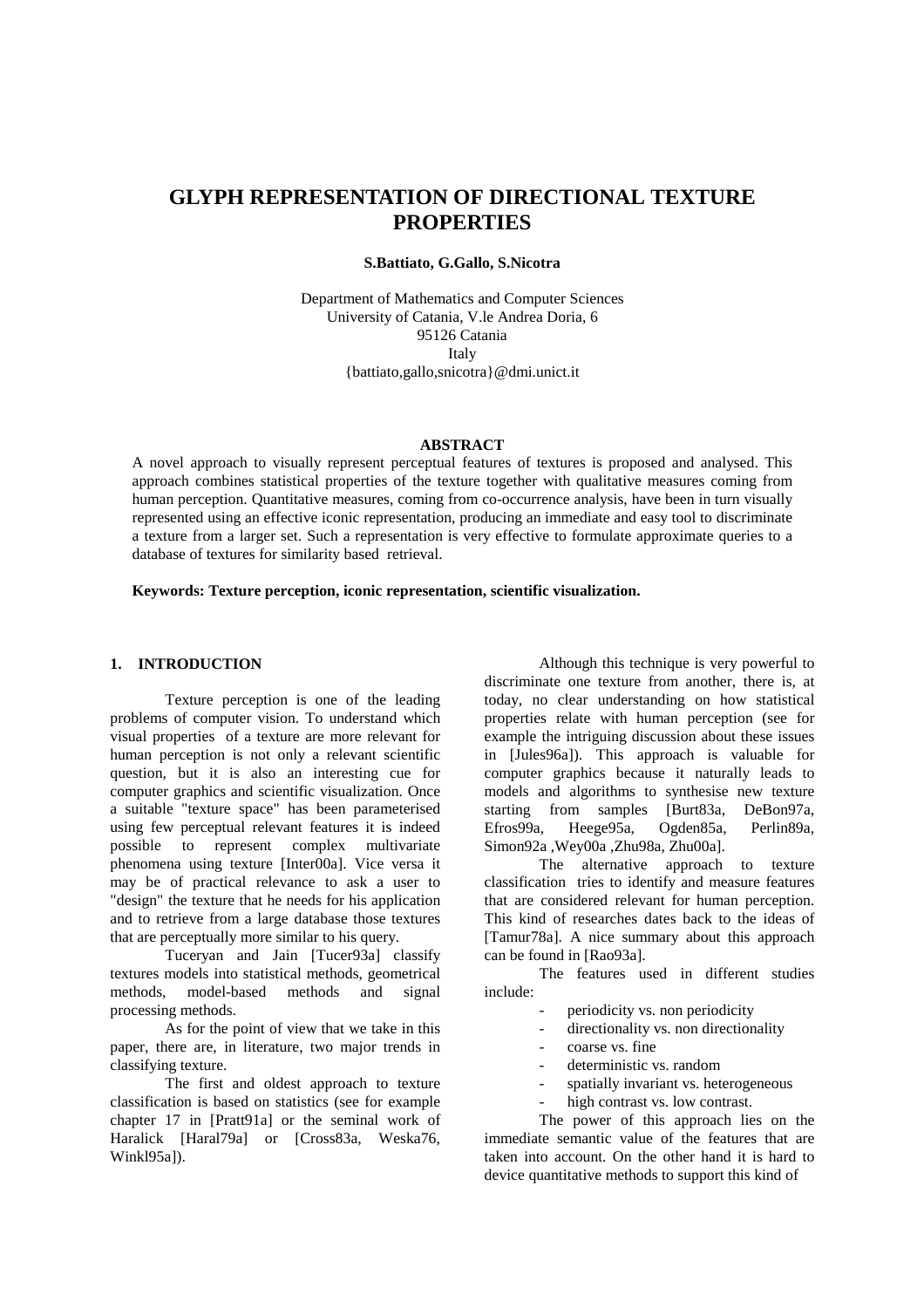

**Fig. 1** *Texture T (a) and grey level representation of C(T,(-1,0)) (b).* 

classification that are robust relatively to noise, perspective deformation and scale.

There is a clear need to build a bridge between the two approaches: translate the vagueness of human texture perception into "hard numbers" and vice versa to better understand the role of the statistical proprieties of a texture in creating a visual sensation.

Any insight into this issue is also potentially very relevant to retrieve images from large databases.

This paper inscribes itself into the proposals to build such a bridge. In particular we propose a visualization technique that translates the hard numbers coming from co-occurrence analysis into graphical information that can be used by a human observer to discriminate between different textures.

In this paper, for sake of demonstration, we present a simple, but very relevant texture feature: directionality, i.e. the presence of preferred directions in the image.

However, preliminary experiments on other perceptual features (contrast, randomness) are giving encouraging results.

In the following, we first suggest a simple technique that uses co-occurrence matrix to provide a quantitative measure of the relevance of a direction, at a given scale, for a pattern. Although the technique is very intuitive we have found no references to it in the literature.

The technique provides as with an array of "relevance measures" that may be quite inexpressive not only to the layman but also to a trained computer graphics expert.

For this reason we complement such measure with an iconic representation. In particular we propose a circular glyph that naturally maps the relevance of a direction with line thickness.

To prove the soundness of our proposal we have implemented a complete interactive system to analyse and represent direction relevance of grey level textures.

We have tested our approach over a large subset of Brodatz texture collection [Broda66a].

The experiments performed to validate our approach show its full validity and effectiveness as it reported later in the paper.

The structure of the paper is the following:

In section 2 the co-occurrences matrices are introduced together with the proposed directionality measure. The next section introduces the related iconic representation while in section 3 experiments showing real effectiveness of the method are reported. Finally, conclusion section ends the paper addressing future related work*.*

## **2. CO-OCCURRENCE MATRICES AND DIRECTIONALITY MEASURE**

In this section we first report the definition of co-occurrence matrix for a texture and consider a simple example to provide motivations for our proposal of a quantitative measure for direction relevance.

- Let
	- *T* be a 256 grey level image of size  $n \times m$ pixels;
	- *L(p)* the luminance level of pixel *p* of T;
	- $\mathbf{v} = (\mathbf{x}, \mathbf{y})$  be an offset vector;

The co-occurrence matrix  $C(T, v)$  is the 256 x 256 array of integers defined as follows:

 $C(T, v)_{ii} = \frac{1}{2} (p, q)$  in  $T x T : q = p + v$  and  $L(p) = i$ *and*  $L(q) = j$  }/.

In other words **C** collects the second order statistics of texture **T**. When no ambiguity can arise we adopt a sloppier notation and write **C** instead of **C(T,v)**.

It is well known that **C** is very important for the perceptual properties of a texture, although the long standing conjecture of Julesz [Jules96a, Berge93a] that **C** is *deterministically* linked to perceptual proprieties has been disproved [Pratt91a, Diaco81a].

The matrix **C** is very large and a human may hardly understand it simply reading the figures in it. For this reason it is customary to represent **C** as a grey level picture obtained with a suitable look up table. An example of texture and one of its related co-occurrence matrix is reported in figure 1.

This representation is not completely satisfactory because there is no natural mapping between the visual appearance of the texture and the visual appearance of **C**. Moreover for every different offset vector a new co-occurrence matrix should be observed and it becomes quickly meaningless to look at an array of such matrices. For example the complete set of co-occurrence matrices relative to the 24-neighbors offsets of the texture in figure 1a is reported in figure 2.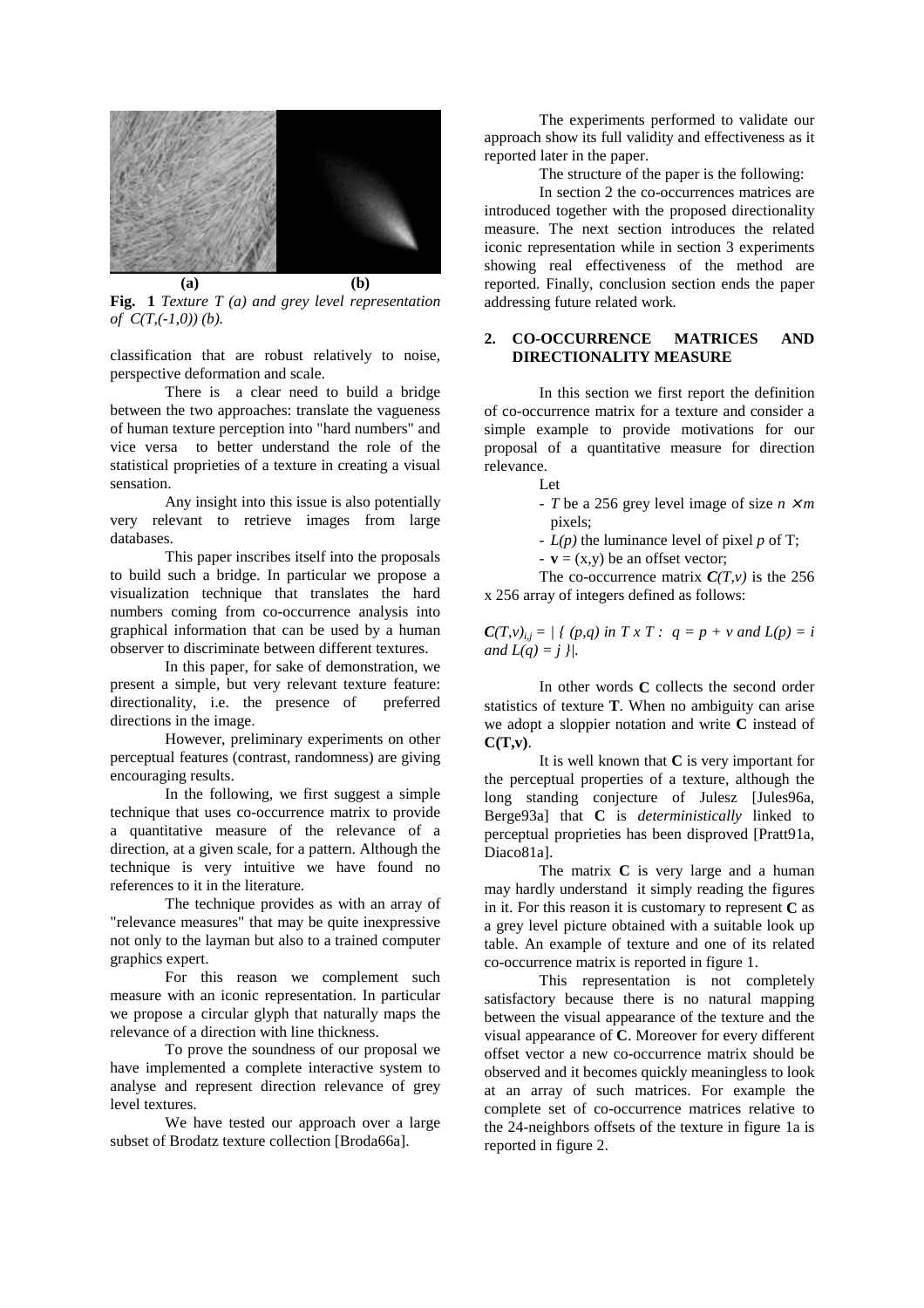

**Fig. 2** *Visual Representation (normalized grey level) of the set S of co-occurrence their spatial order*.

As the reader may observe by herself figure 2 does not provide any useful insight about the properties of the texture. In particular it is unlikely that an observer would understand that the texture in figure 1a has a strong 45 degree directionality simply looking at figure 2.

To overcome such kind of problem in [Haral79] several statistical measures directly computed on *C* have been proposed while in [Gotli90a] an heuristic selection methods tries to select the best subset of features for *C* but in any case no general solution has been found yet.

 In the rest of this paper we suggest a simple measure for the relevance of a direction in a texture. Such a measure is indeed derived from a set of cooccurrence matrices. In order to understand the idea behind our proposed directionality measure let us go back to fig. 2.

Since in the texture there have quite coherent 45 degree strips the co-occurrence matrix relative to a 45 degree offset appears less sparse than a cooccurrence matrix relative to any other kind of offset.



**Fig. 3:** *Plot of the Histogram of the texture in fig 1a*  and main diagonals of  $C(T,(1,1))$  and of  $C(T,(-2,-2))$ .

Ideally if the only relevant direction in a texture is the diagonal one there should be no non-zero values off the main diagonal of a co-occurrence matrix. This for example is the case for a texture made of homogeneous diagonal strips. In this last case one could "read off" the image histogram simply looking at the main diagonal.

Starting from this observation we suggest to quantitatively estimate the relevance of a direction computing how much the diagonal of the cooccurrence matrix relative to such a direction deviates from the histogram of the image.

In figure 3 the reader may see the plot of the histogram relative to the texture in figure 1a, together with the plot of the main diagonal of the cooccurrence matrix relative to the (1,1) offset and the plot of the main diagonal of the co-occurrence matrix relative to the  $(-2,-2)$ . The three plots clearly suggest that the relevance of a direction is inversely related with the discrepancy of its plot with respect to the histogram.

More precisely, given a co-occurrence matrix **C**, let  $d_c(t) = C(t,t)$ ,  $t=0,...,255$ . Let  $H(t)$  be the histogram of the image. We define the discrepancy of matrix **C** the expression:

 $discrepancy(C) = \sum_{t=1}^{254} (H(t) - d_C(t)) +$  $1/2*(H(0)-d<sub>C</sub>(0))+$  $1/2*(H(255)-d<sub>C</sub>(255))$ 

In order to obtain the relevance of a direction from the discrepancy measure defined above over a finite family *S* of offsets we suggest the following. Let  $\mathbf{D}_s$  be the set of the discrepancy values of the co-occurrence matrices relative to the offsets in *S*. Let  $d<sub>S</sub>$  be the set of the normalized values of  $\mathbf{D}_S$  in [0,1]. We claim that the set  $R_S = 1$  *ds* provides a set of relevance measure of the directions in the family S for the texture under examination.

To clarify our proposal consider the worked example below relative the texture in fig. 1a. For this example the set *S* is the set  $\{(i,j): i = -2...2, j = -2...2\}$ .



 **Fig. 4**: *Zoom of the lower right corner on fig 3. Notice how the plot of the diagonal of a cooccurrence matrix relative to a preferred direction of a texture dominates the correspondent plot relative to a non-preferred direction.*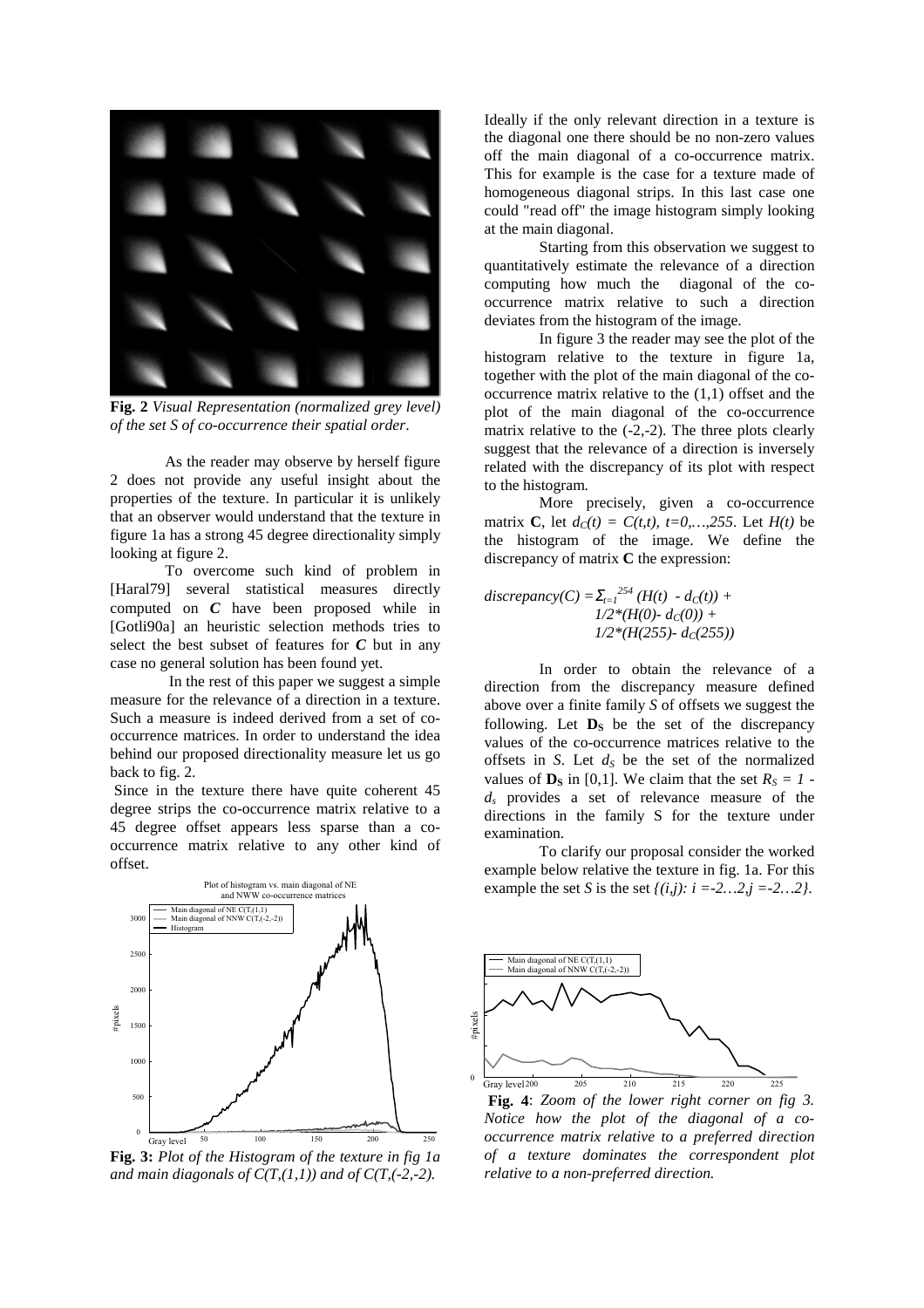The discrepancy value set is reported in table 1. The discrepancy values have been arranged according to their spatial order. The normalized discrepancy value set is shown in table 2, while in table 3 the relevance coefficients set is given.

Because of the obvious intended meaning, in the rest of the paper we refer to the relevance coefficients as defined above also with the term directionality measure.

An alternative way to measure the amount of directionality in a texture uses gradient computation. In particular one may compute gradient at a given scale over the texture and quantize the range of the angles taken by the gradient into finite number of discrete bins. To plot the relative frequencies of these bins produces a visual way to evaluate direction relevance.

In this paper we have preferred the approach based on co-occurrence matrices because we believe that many other visual texture properties (contrast, coarseness,…) may be quantitatively studied in a similar fashion.

| .      |        |        | $\sim$ $\sim$ |        |
|--------|--------|--------|---------------|--------|
| 251539 | 251045 | 253103 | 253745        | 253939 |
| 251286 | 248315 | 250870 | 253235        | 253680 |
| 252974 | 251028 |        | 251032        | 252980 |
| 253683 | 253239 | 250870 | 248305        | 251295 |
| 253934 | 253744 | 253097 | 251021        | 251517 |

**Table n. 1** *Discrepancy value Set* **D**<sub>S</sub>.

| 1.0000 | 0.9992 | 0.9967 | 0.9885 | 0.9905 |
|--------|--------|--------|--------|--------|
| 0.9990 | 0.9972 | 0.9879 | 0.9778 | 0.9896 |
| 0.9962 | 0.9885 | 0      | 0.9886 | 0.9962 |
| 0.9896 | 0.9779 | 0.9879 | 0.9972 | 0.9990 |
| 0.9905 | 0.9886 | 0.9967 | 0.9992 | 1.0000 |

**Table n. 2** *Normalized Discrepancy Value Set* **ds.** 

| 0.0000 | 0.0008 | 0.0033       | 0.0115 | 0.0095 |
|--------|--------|--------------|--------|--------|
| 0.0010 | 0.0028 | 0.0121       | 0.0222 | 0.0104 |
| 0.0038 | 0.0115 | $\mathbf{0}$ | 0.0114 | 0.0038 |
| 0.0104 | 0.0221 | 0.0121       | 0.0028 | 0.0010 |
| 0.0095 | 0.0114 | 0.0033       | 0.0008 | 0.0000 |

Table n. 3 *Relevance coefficient Set* R<sub>S</sub>.

## **3. ICONIC REPRESENTATION OF DIRECTIONALITY MEASURE.**

One of the purposes of the research accounted in this paper is to provide a way to index a texture database using perceptual relevant features. It is immediately evident that to look at the directionality measure matrix is not at all an intuitive modality of interaction for the layman or the graphic professional. There is hence a need for a more visual presentation of the data.

Given the "angular" nature of directionality it is very natural to think to an iconic representation that resembles a dial display. Indeed we have tried several such designs and in this section we present one design that has been proved usable in our experiments.

The usability of our design has been evaluated keeping in mind a special application: enable a graphic professional to formulate in a natural and easy way queries in order to retrieve, from a large texture database, a smaller set of patterns that he may use in his productions.

For sake of exposition in the following we report the description of a "directional dial" for a texture relative only to a set of 5×5 relevance coefficients. Although co-occurrence matrices relative to larger offset sets may be used, the visual information becomes in these cases cluttered and it is not valuable. Moreover we use as a offset the same set S introduced in section 2.

The basic shape of the proposed glyph is made by two concentric circles. This pattern has indeed a natural affordance for the problem at hand. The inner circle is divided by thin segments into eight equal parts. The surrounding ring is instead partitioned into sixteen sectors by radii that are parallel to the elements in the offset set, see fig. 5. Each radial segment is now naturally mapped to each relevance coefficients. To visually represent these coefficients we choose line thickness. Notice that colours, saturation, radii's length could be used to enrich the representation, but we found that the glyph, in this way, became quickly, rather unintuitive.

In figure 6 the glyph relative to the texture in figure 1a shows a clear correspondence between the perceived directionality without ambiguity.



 **Fig. 5**: *The basic shape of the proposed glyph*.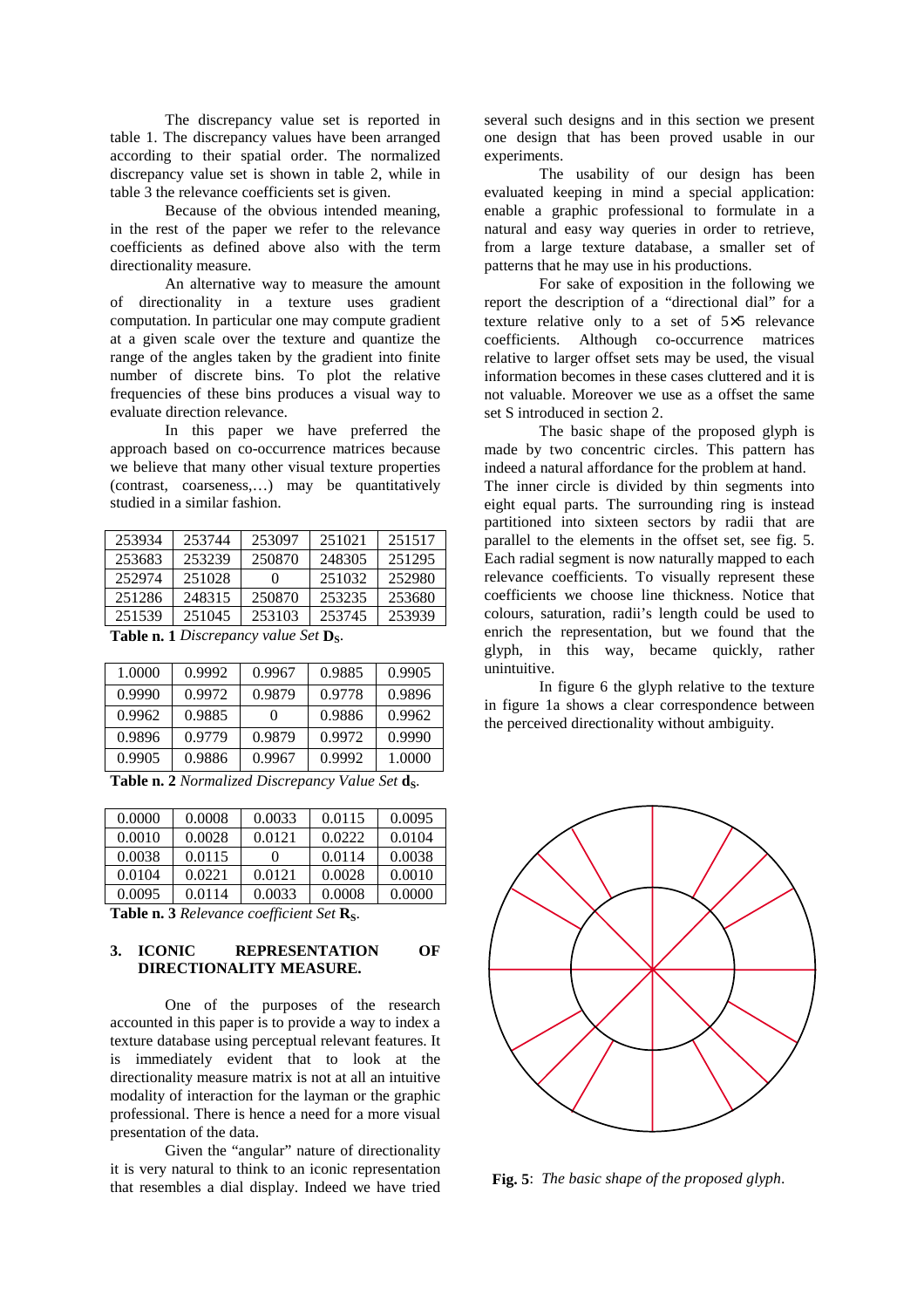

**Fig. 6:** Glyph corresponding to the texture in fig. 1a.

## **4. EXPERIMENTAL RESULTS AND VARIATIONS**

We have implemented a prototype of the described system using an engine (written in C) that is able to compute the relevance coefficients  $\mathbf{R}_\mathbf{S}$  from a grey level texture with respect to the directionality measure defined in section 2. These data are themselves input for a visualizer tool (prototypically written in Matlab) who is able to produce glyphs as described in section 3.

Relevance coefficients, as pointed out in section 2, are in the range [0,1]. We have experimented with different mapping functions between [0,1] and thickness range [0.001, R]. The user may interactively select a favorite value for R  $(default R=10).$ 

The mapping function used to re-scale relevance coefficient values is the linear relation  $\mathbf{R}'_{\mathbf{S}} = \mathbf{R}_{\mathbf{S}} * \mathbf{R} + \mathbf{R}$ *0.001*.

This very simple solution does not generally produce good results because relevance coefficient are not uniformly distributed in the unit interval. For this reason we have proposed other two mapping function: exponential and contrast stretching. Below we only discuss the contrast stretching mapping function.

This is obtained as follow:

$$
f(t) = \begin{cases} 0.01 + t/(M\cdot\sigma)^* 0.1 & \text{if } 0 \le t < M\cdot\sigma \\ 0.11 + (t\cdot M\cdot\sigma)/(2\sigma)^* 0.69 & \text{if } M\cdot\sigma \le t < M\cdot\sigma \\ 0.8 + (t\cdot M\cdot\sigma)/(1\cdot M\cdot\sigma)^* 0.2 & \text{if } M\cdot\sigma \le t \le 1 \end{cases}
$$

where  $M=mean(\mathbf{R}_s)$  and  $\sigma=variance(\mathbf{R}_s)$ .

The glyph in fig. 6 has been obtained using the contrast stretching function, as well as the set the set of texture together depicted in fig. 7 together with the correspondent set of glyphs. Almost all glyphs capture effectively the preferred direction of the input texture.

Another important issue in texture analysis is its resolution scale. Indeed relevance coefficients relative to offset family S change when the offset vectors are homogeneously magnified.

In this case we have built a "composite glyph" made by the juxtaposition of several glyphs like those described before but relative to different resolution scale. Fig. 8 shows such a composite glyph relative to three increasing scales: 1,2,4,6.

Finally we have performed retrieval experiments from a texture database. The results are promising and we have observed a strong dependence of the retrieval quality on the similarity measure between relevance matrices.

Experiments to choose the best suited similarity measure are under development.

# **5. CONCLUSIONS**

In this paper we have advocated a novel approach to texture analysis based on visual



**Fig. 7** *A set of six textures (from Brodatz Album* [Broda66a]*) and the correspondent glyphs.*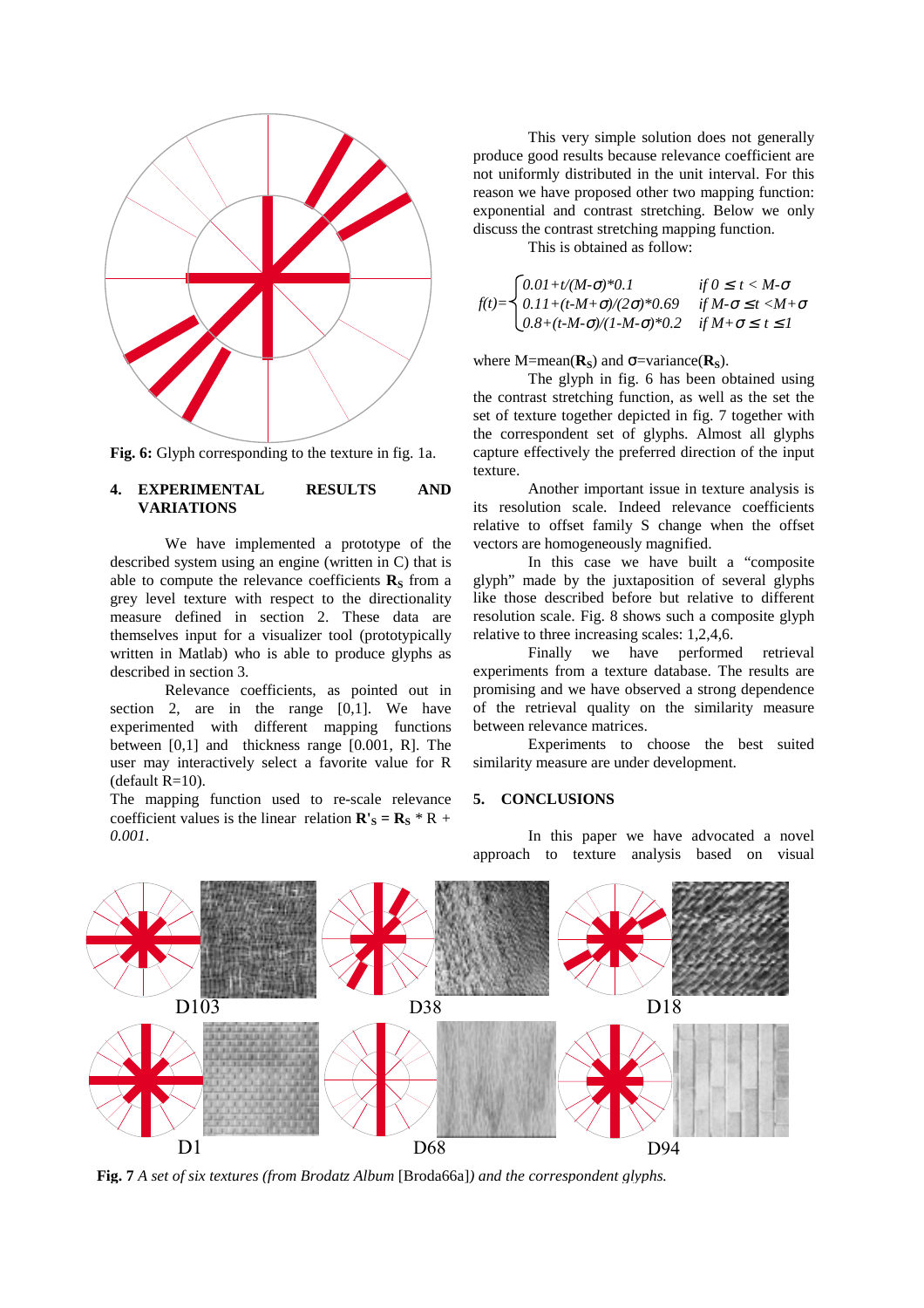representation of numerical invariants deduced from co-occurrences matrices.

The encouraging results suggest that other perceptual features of a texture may be represented in a similar fashion.

Future work in this direction will consider contrast, randomness vs. regularity and coarseness vs. fineness.

Also, an exhaustive set of subjective experiments must be done in order to validate perceptually the real performance of the system.

An other relevant application under development is the possibility to formulate interactive queries to a texture database using the proposed iconic representation as a visual query language.

# **REFERENCES**

- [Battia00a] S. Battiato, G. Gallo, A Multi-resolution Clustered Approach to Analysis and Synthesis of Texture Images - In Texture Analysis in Machine Vision, Ed. M. Pietikäinen - Series in Machine Perception and Artificial Intelligence - Vol. 40, World Scientific, October 2000.
- [Berge93a] J.R. Bergen, B. Julesz, Rapid discrimination of visual patterns, *IEEE Transactions on Systems Man and Cybernetics* 13,pp.857-863, 1993.
- [Broda66a] P. Brodatz, Textures: A Photographic Album for Artists &Designers, *Dover, New York*, 1966.
- [Burt83a] P.J. Burt, E.H. Adelson, The laplacian pyramid as a compact image code, *IEEE Transactions on Communications*. Vol. 31, pp.532-540, 1983.
- [Cross83a] G.R. Cross, A. K. Jain, Markov Random Field texture models, *IEEE, Pattern Anal. Machine Intell*., Vol 5, pp.25-39, 1983.
- [DeBon97a] J.S. De Bonet, Multiresolution Sampling Procedure for Analysis and Synthesis of Texture Images, In *Computer Graphics*, pp.361-368, ACM SIGGRAPH, 1997.
- [Diaco81a] P. Diaconis, D. Freedman, On the statistics of vision: the Julesz conjecture, *Journal of Mathematical Psychology*, 24, 1981.
- [Efros99a] A. Efros, T. Leung, Texture Synthesis by Non-parametric Sampling – *In Proceedings of ICCV.* Vol.2,Greece 1999;
- [Gotli90a] C.C. Gotlieb, H.E. Kreyszig, Texture descriptors based on co-occurence matrices, Computer Vision, *Graphics and Image Processing*, Vol. 51, No.1, pp. 70-86, 1990;
- [Haral79a] R.M. Haralick, Statistical and structural approach to texture, *In Proceedings IEEE*, Vol.67, 1979. **Fig. 8:** *A texture with glyphs in different resolutions*